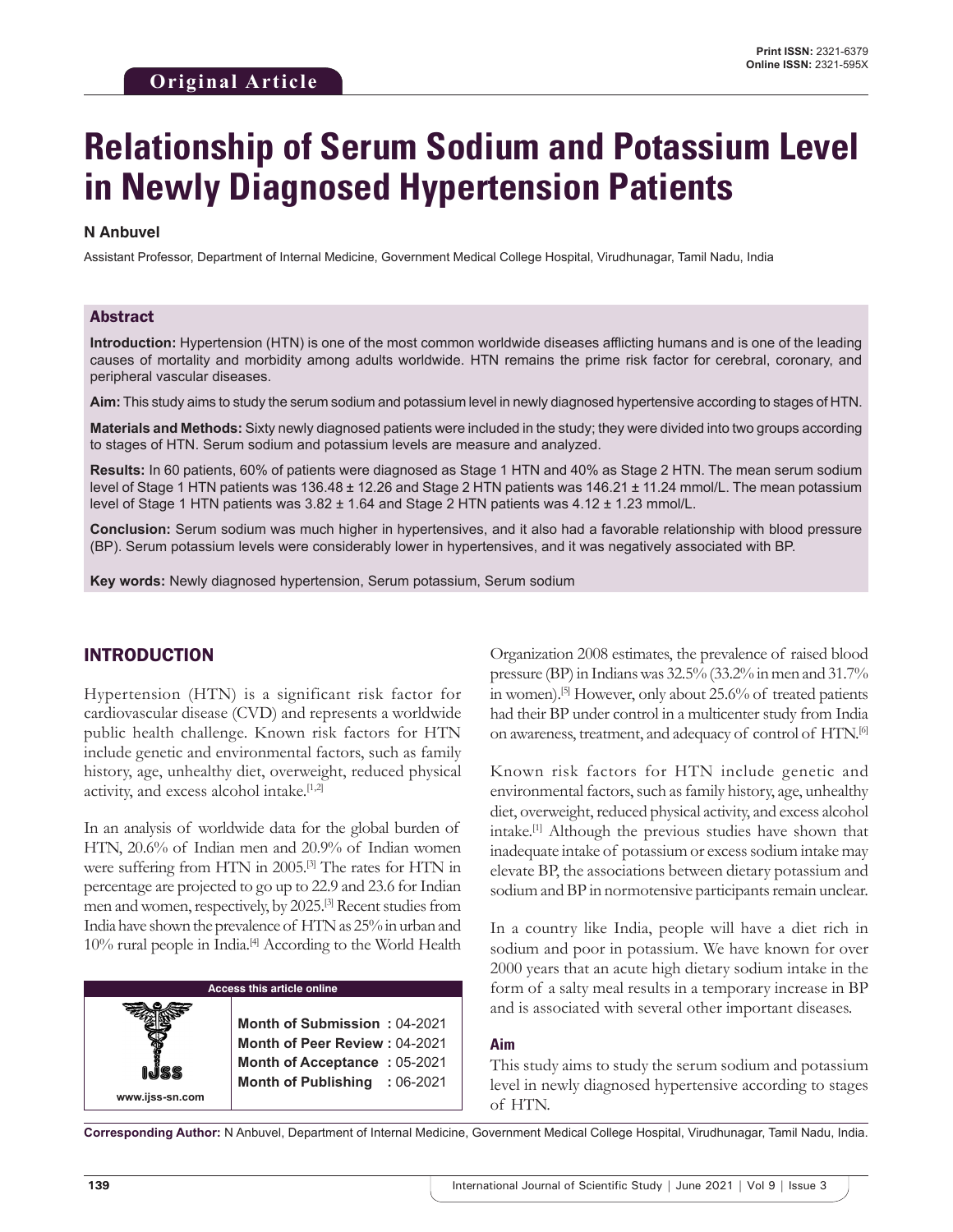

**Figure 1: Age group distribution**



**Figure 2: Gender distribution**





# MATERIALS AND METHODS

This cross-sectional study was conducted in the Department of Internal Medicine, Government Medical College Hospital, Virudhunagar, from January 2019 to



**Figure 4: Risk factors distribution**



**Figure 5***:* **Symptoms distribution**



**Figure 6: Stage of hypertension distribution**



**Figure 7: Serum sodium level distribution**

December 2019 in patients with newly diagnosed HTN. Inclusion Criteria: Patients with newly diagnosed HTN and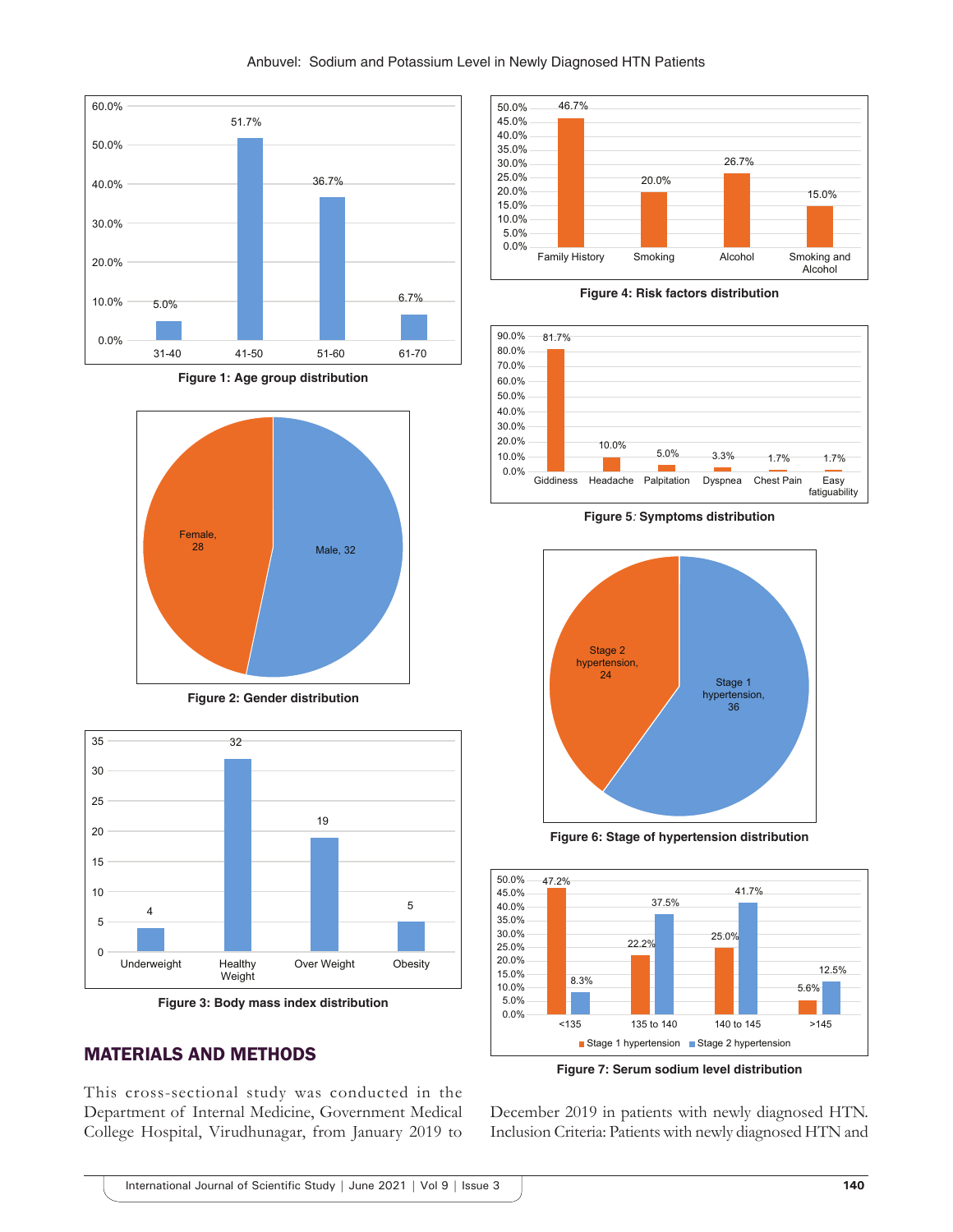

**Figure 8: Serum potassium level distribution**

patients above 18 years of age, both males and females,  $BP \geq 140/90$  mmHg (According to JNC 8) were included in the study. Exclusion criteria: Patients with drug-induced sodium and potassium imbalance and with any comorbid were excluded from the study. A detailed history of the patient was taken regarding the symptoms, duration of symptoms. The body mass index (BMI) was calculated using the formula Weight/Height in m<sup>2</sup>. Patients were informed to refrain from smoking or drinking tea or coffee for at least 30 min before measuring BP. Optimal BP was defined as a mean systolic BP <120 mmHg and a mean diastolic BP <80 mmHg. Normal BP was defined as a mean systolic BP of 120–129 mmHg and mean diastolic BP of 80–84 mmHg. Pre-HTN was defined as a mean systolic BP of 130–139 mmHg and mean diastolic BP of 85–89 mmHg. Serum potassium and sodium levels were measured in the institute laboratory. Data collected were analyzed by appropriate statistical methods.

# RESULTS

In this study, 60 patients were included, the average age of the patients was 54.26 years [Figure 1]. The majority of the patient in the study was male, 53.3% [Figure 2]. The mean BMI in the study patient was  $24.5 \pm 2.91$ , the maximum number of patients was in the healthy weight group [Figure 3]. About 46.7% of patients had a family history of HTN, 28% of male patients had both smoking and drinking alcohol habits [Figure 4]. About 81.7% of patients have giddiness followed by headache and palpitation symptoms [Figure 5]. About 60% of patients were diagnosed as Stage 1 HTN and 40% as Stage 2 HTN [Figure 6]. The mean serum sodium level of Stage 1 HTN patients was  $136.48 \pm 12.26$  and Stage 2 HTN patients was 146.21  $\pm$  11.24 mmol/L. There is a statistically significant difference in serum sodium level between Stage 1 HTN and Stage 2 HTN patients  $(P = 0.017)$  [Figure 7]. The mean potassium level of Stage 1 HTN patients was  $3.82 \pm 1.64$ and Stage 2 HTN patients was  $4.12 \pm 1.23$  mmol/L. There is a statistically significant difference in serum potassium level between Stage 1 HTN and Stage 2 HTN patients (*P*  $= 0.043$  [Figure 8].

# **DISCUSSION**

HTN is the cause of 50% of incidences of CVDs worldwide.[7] Several factors were affecting the development of BP, including high salt intake, low K+ intake, obesity, lack of exercise, and excess alcohol intake. In this article, we studied the effect of serum Na+ and K+ on the development of HTN.

Several mechanisms exist by which sodium and potassium can influence BP, and evidence indicates that the interaction between these ions plays an essential role in developing HTN. Some studies have indicated that the combined effects of low sodium and high potassium intakes on BPs, HTN, and related factors may be larger than the effects of either sodium or potassium alone.[8] A study by Kesteloot and Joossens revealed that serum potassium and sodium levels were negatively related to BP.[9] Increased dietary intake of potassium and sodium may subsequently increase potassium and sodium levels in the blood.[10,11] Some studies have suggested that the ratio of sodium to potassium is more important than either electrolyte alone, however, other studies have found a positive correlation between the sodium-potassium ratio and BP.[12]

Kawasaki *et al*. found the effect of very low sodium (10 mEq/day) or a high (200 mEq/day) dietary sodium intake on BP in patients with essential HTN. They found that half of the patients fed with high dietary sodium intake displayed a rise in BP  $>10\%$ .<sup>[13]</sup>

In a study was carried out by Bulpitt *et al*. (1981), according to them, decreasing plasma potassium 1 mmol/L was associated with an increase in systolic and diastolic BP by 7/4 mmHg in women and 4/2 mmHg in men, respectively.[14]

# **CONCLUSION**

Serum sodium was much higher in hypertensives, and it also had a favorable relationship with BP. On the other hand, serum potassium levels were considerably lower in hypertensives, negatively associated with BP.

# **REFERENCES**

1. Chobanian AV, Bakris GL, Black HR, Cushman WC, Green LA, Izzo JL Jr., *et al*. Seventh report of the joint national committee on prevention, detection, evaluation, and treatment of high blood pressure. Hypertension 2003;42:1206-52.